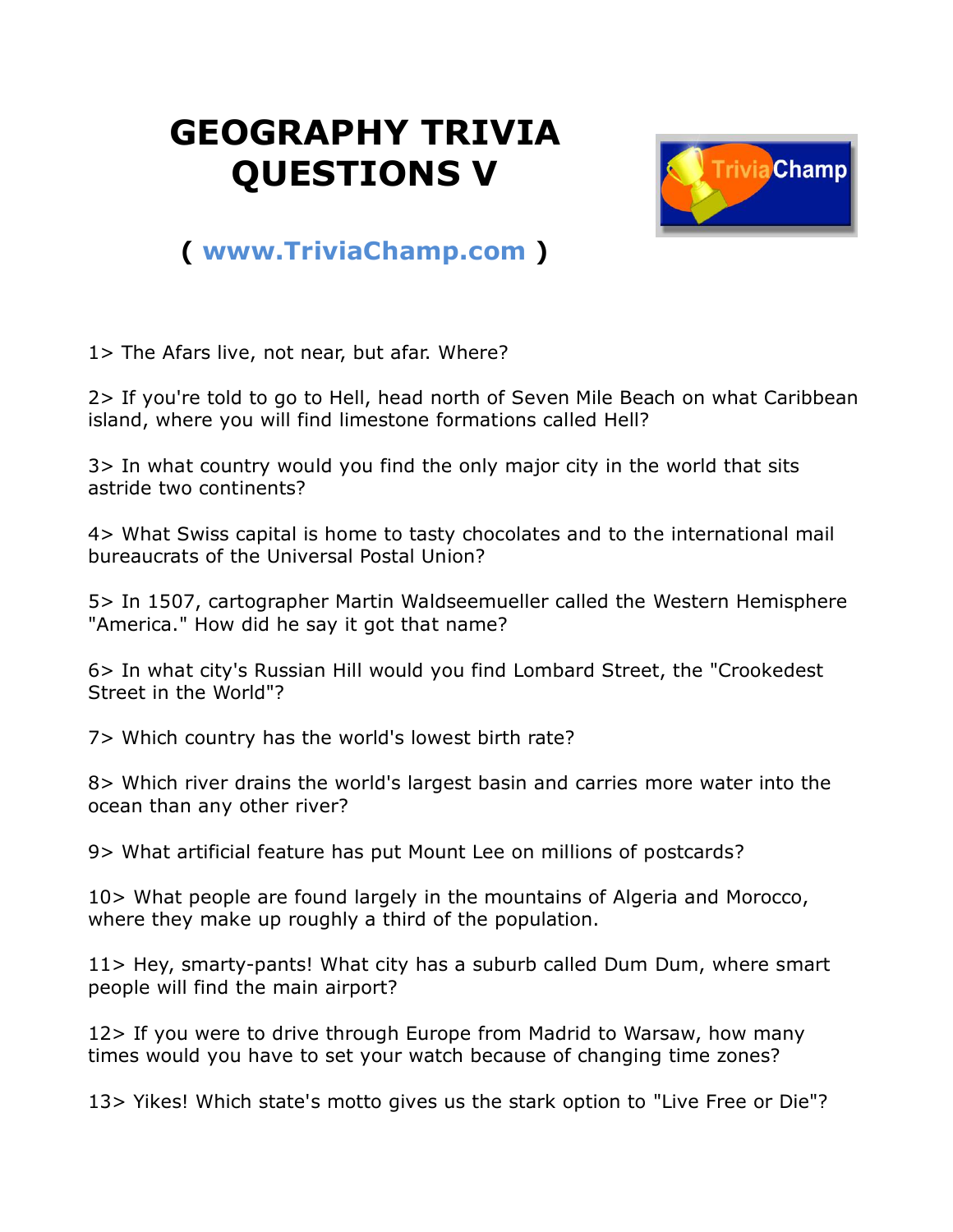14> Until 1993, neither of Andorra's rulers were from Andorra. One was a Spanish bishop. Who was the other?

15> Which country is called Bharat by the locals, for a legendary ruler named Bharata?

## **Answers:**

1> The Horn of Africa - They inhabit parts of Ethiopia, Djibouti and Eritrea. Djibouti was once the French Territory of the Afars and Issas.

2> Grand Cayman - The name probably comes from a jagged black rock formation called phytokarst, which is formed by the erosion of limestone and dolomite by algae.

3> Turkey - This is Istanbul.

4> Bern - In the 1880s Bern hosted an important international convention on copyright.

5> From Amerigo Vespucci - Amerigo means "Henry" - the continents take a feminized and Latinized version of the name, so they are North and South Henrietta.

6> San Francisco - Its eight switchbacks connect Hyde and Leavenworth.

7> Vatican City - Because, of course, nobody at all is born there.

8> Amazon - A fifth of the world's moving fresh water goes through the Amazon, so much so that there is freshwater a hundred miles out to sea.

9> The giant letters spelling HOLLYWOOD - Mount Lee is the tallest peak in Los Angeles, and each letter in the sign is 45 feet tall.

10> Berber - The Barbary Coast, once known for its pirates, is named for them. 11> Calcutta - The name Dum Dum is derived from the Persian for a raised mound.

12> Never - You would change it in Portugal or the former Soviet Union.

13> New Hampshire - It has the most direct state representation in the country, with some 400 representatives and 24 senators.

14> President of France - In the 1000s, the bishop of Urgel asked a Spanish noble, the Lord of Caboet, to defend the country, and this role passed down through familial and political change until the bishop of Urgel shared power with the king, then president, of France.

15> India - The official name for India is Bharat, from Bharati, a legendary leader. In the Battle of the Ten Kings, King Sudas of Bharata tribe led the Aryans to defeat a coalition of other kings.